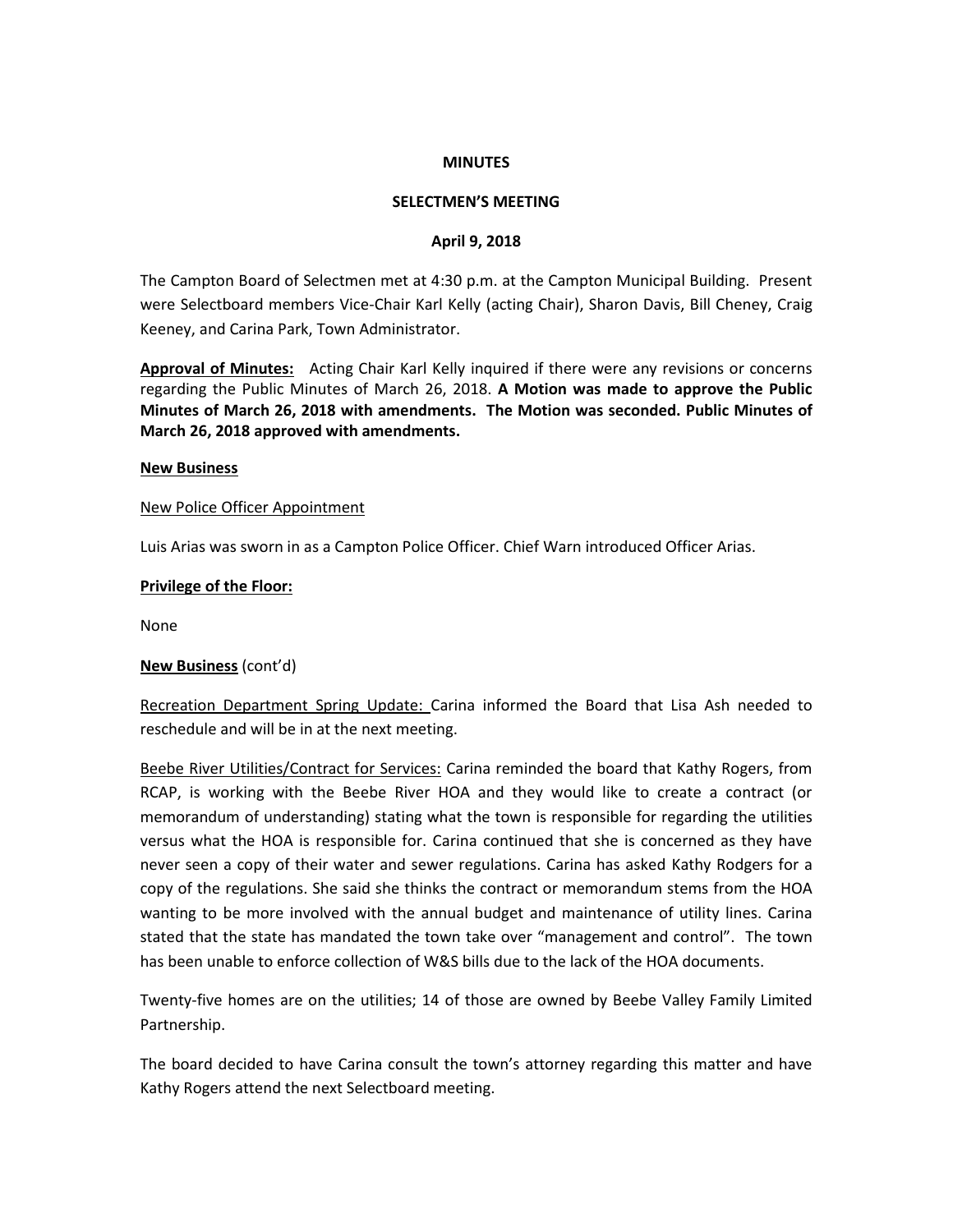# Planning Board Appointments

The Selectboard meet with Greg Jencks. Sharon Davis said the Selectboard thinks it is important that all board members have education/training while they are serving on a board and that NHMA offers trainings multiple times a year. Greg Jencks concurred the trainings were useful in the past and would be willing to do more in the future.

Carina told the board that Charlie Brosseau will be out for awhile and won't be able to act as Health Officer. Fire Chief Defosses has offered to do this while Mr. Brosseau is out. Stuart Pitts will be the acting Code Enforcement Officer.

Wage Study/Job Description Revisions-Initial Discussion Carina said that during the 2018 budget discussions they had looked at other towns wage studies and she felt it would be a good idea for the Town of Campton to update their current wage study. She asked the board if they would like a subcommittee to be created. Sharon Davis suggested waiting for Peter Laufenberg's opinion, but she noted the job descriptions were created in 2012 and she would like to see those revisited. She would like to have the dept. heads update job descriptions and then once that is complete they can move to the next step.

# **Correspondence**

There was an updated tax spreadsheet from the Tax Collector. Sharon Davis asked about the property owner who was two months behind on their taxes and if a letter had been sent. Carina said she would send a letter this week; another is nine months behind however Carina stated that they are staying in contact with the town and have recently made a payment according to the spreadsheet.

The contract with Waste Management is up at the end of April. They are currently charging \$308/monthly, which includes the rental fee of the dumpster, and once-a-month pick up. A quote was received from Whitcher Rubbish Removal for \$176/month for a 6-yard dumpster with bi-monthly pick up. The Selectboard agreed to switch to Whitcher.

Carina informed the Board of an error that was found in the assessing records from 2014. The wrong parcel was transferred in error. The correct owners of the parcel have been paying taxes on a parcel of land with a slightly higher assessment and are now owed \$195. The Selectboard agreed to pay the refund.

The Board discussed the Intents to Excavates and Intent to Cuts. Discussion included deadlines and who still owes the reports for 2017.

Carina told the Selectboard that the Thornton and Ellsworth Selectboards would like to schedule a first meeting for the Campton/Thornton Fire Joint Commission. They are thinking of May 1<sup>st</sup> or 3<sup>rd</sup> in the morning. Sharon responded she could make those dates and the time.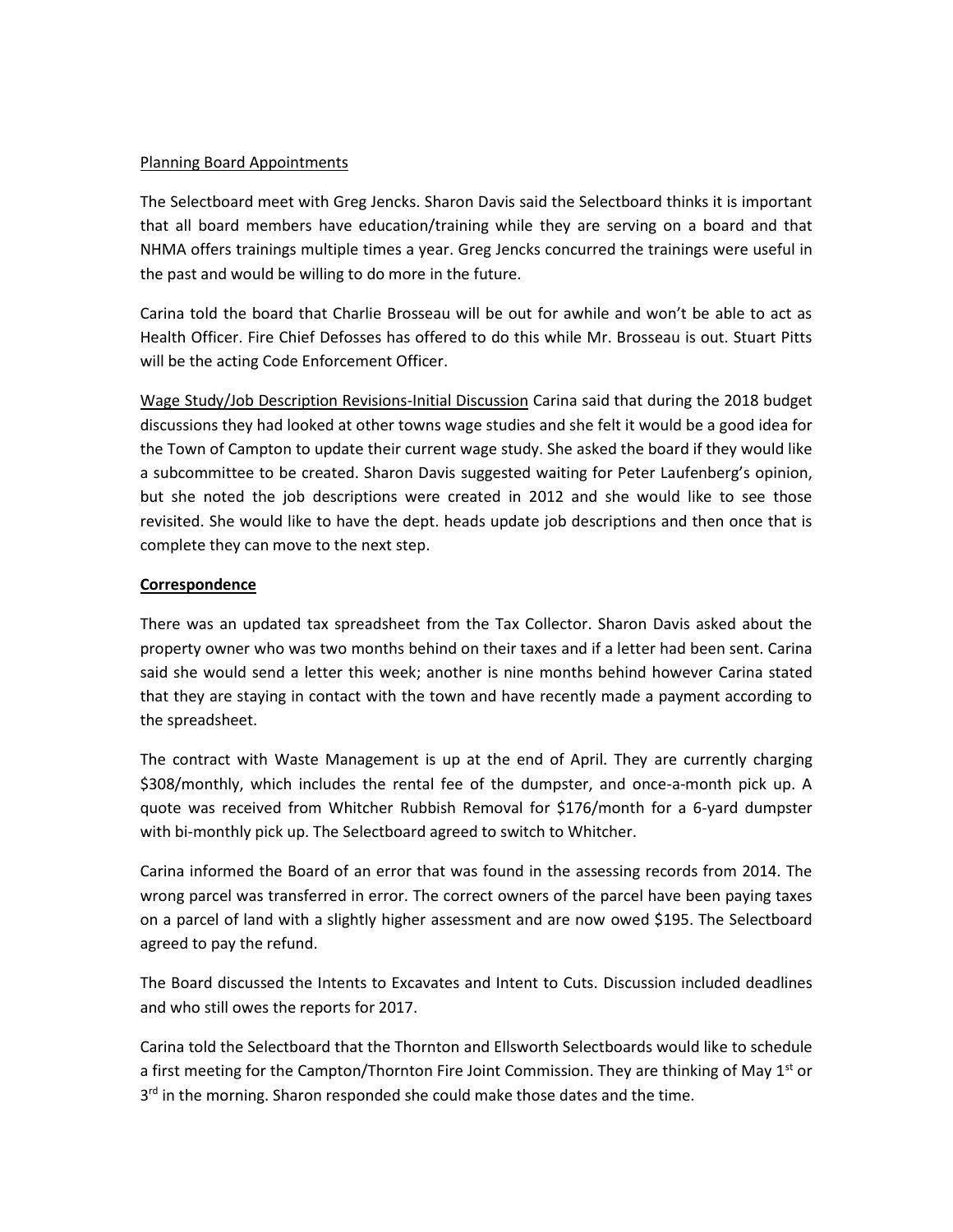Carina mentioned that it was brought up in the past, a mechanism to email the Selectboard minutes to a mass audience so she created a sign up on the town's website so people can request and be emailed a copy of the approved minutes.

# **Board Concerns and Directives**

It was asked if the fire department had moved their trailer. Carina answered the fire chief had moved it when the ground was starting to get soft. He put it on the pavement and will return it when the ground dries up. Discussion followed regarding a good place to park the trailer where it could be on pavement year round. Carina will discuss with the Chief the option of using the substation.

The lights on the bridge are out again and Carina informed the Board that Donahue Electric is working on it. The lights had a five-year warranty so the manufacturer is being consulted.

Sharon Davis recognized Butch as he will be receiving merit pay for the FEMA work he did.

**In Public Session a Motion was made to go into Non-Public Session under RSA 91-A: 3, II (**c**) regarding personnel. The Motion was seconded and with a roll call vote: Selectman Davis – aye, Selectman Kelly– aye, Selectman Keeney – aye, Selectman Cheney – aye ~ the Board went into Non-Public Session at 5:14 p.m. The Board came out of Non-Public Session at 5:16 p.m.**

Butch informed the Board of the option to switch to Avery Sweeping. He believes the Town will get more accomplished for the money budgeted as we will not be paying for travel and it will be completed in a shorter time frame. The Selectboard agreed to use Avery for the sweeping.

Carina asked the Selectboard if she could get a quote to have an outside electric outlet installed. Sharon Davis suggested getting a quote to do more than one.

Carina continued she had been in touch with CCI and the upper floor of the town hall was not designed to be load bearing. If storage is needed 150 pounds per SF is required and they were designed with much less. CCI would be willing to work to create a plan for the storage but it would require much more work than hoped for by the Board. It is discussed the building plans will be pulled and a contractor will be consulted.

# Planning Board Appointments (continued)

Chris Kelly is thanked for attending the meeting, as well as for his service. Sharon Davis encouraged Chris to take some training for the Planning Board. Similar to Mr. Jencks. Chris agreed that the trainings in the past were useful and would be interested in attending in the future.

Discussion ensues on how to attract businesses into Campton.